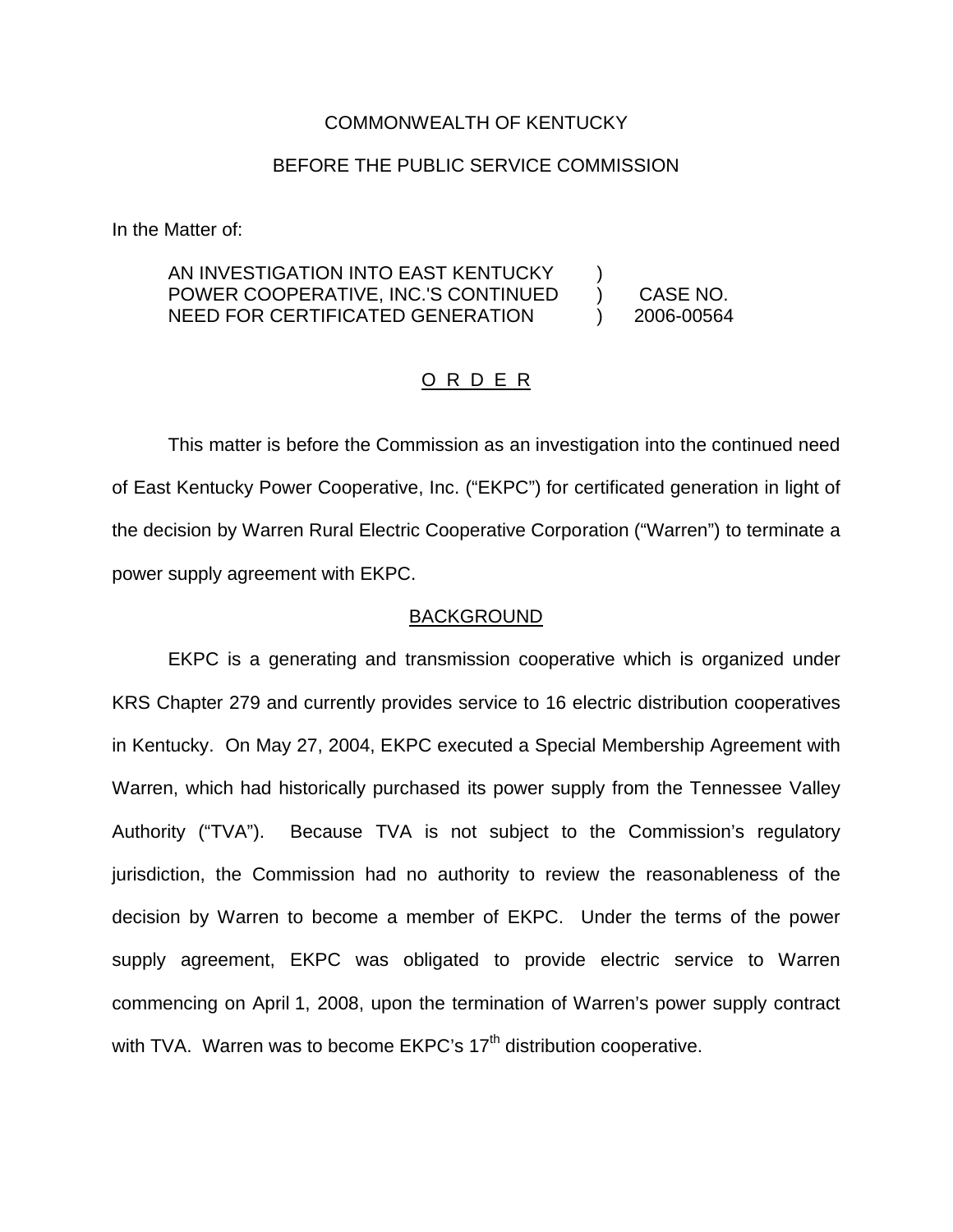To facilitate the entry of Warren into the EKPC system, EKPC proposed to construct a 97-mile transmission line to carry the Warren load.<sup>1</sup> Additionally, EKPC proposed to construct two base load generation units (one in Mason County and one in Clark County) and five peaking generation units. The generation units are the subject of this investigation.

On December 8, 2006, Warren decided to renounce the power supply agreement it had entered into with EKPC and to remain within the TVA system. The loss of Warren's load in the midst of EKPC's ambitious construction program and deteriorating financial condition led the Commission to conclude that this proceeding was necessary to determine that EKPC's certificated generation was still needed and in the public interest.

# PROCEDURAL HISTORY

This investigation was commenced on January 5, 2007, on the Commission's own motion. The Attorney General and Gallatin Steel were made parties to this proceeding as part of that Order. The Commission also established a procedural schedule in this proceeding and an amendment thereto that provided for three rounds of discovery upon EKPC, to which EKPC timely responded, and for a hearing on March 6, 2007.

<sup>&</sup>lt;sup>1</sup> The final disposition of the certificate for the Warren transmission line is currently before the Commission. Though EKPC was granted a certificate to construct the transmission line, Warren's decision has led EKPC to the conclusion that they have no further need for the certificate. See Case No. 2005-00207, The Application of East Kentucky Power Cooperative, Inc. for a Certificate of Public Convenience and Necessity to Construct a 161 kV Transmission Line in Barren, Warren, Butler and Ohio Counties, Kentucky, Informal Conference Memo, dated April 23, 2007.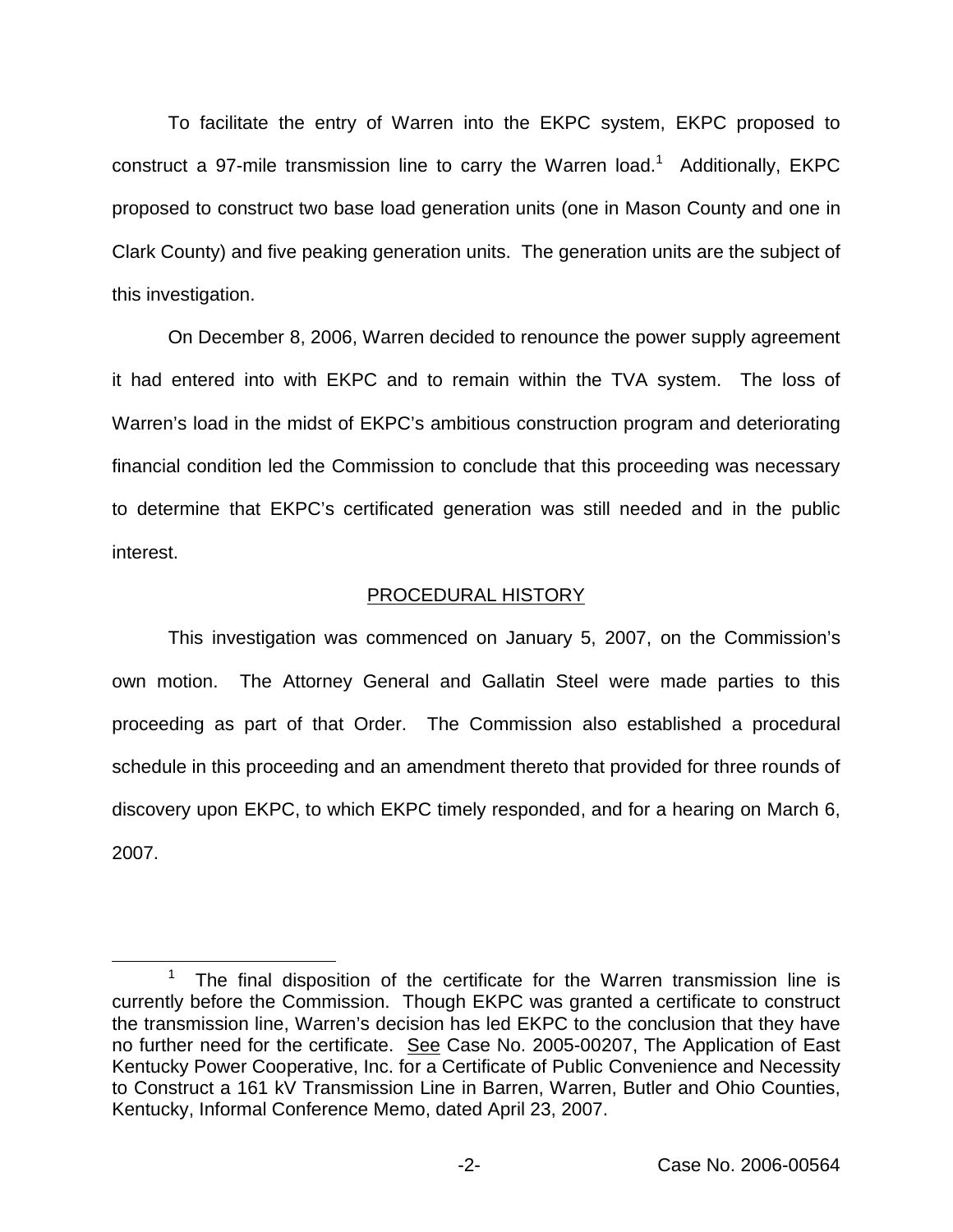The Cumberland Chapter of the Sierra Club moved for intervention on February 12, 2007. That motion was denied from the bench on March 6, 2007 and by Order entered March 21, 2007. The Sierra Club filed a motion for rehearing of the denial of the intervention motion, which was also denied by Order entered April 19, 2007.

The scope of this proceeding was set forth in the Commission's January 5, 2007 Order, which stated:

The scope of this proceeding will be limited to EKPC's continued need for the certificated generation. The Commission has previously found the certificated projects to be the most reasonable and lowest-cost options for provisioning EKPC's distribution cooperatives with the power they require both now and in the future.

Evidence was taken at a public hearing held at the Commission's offices on March 6, 2007. In an Order entered on March 14, 2007, a deadline for filing briefs was established. On March 16, 2007, EKPC filed responses to requests for information arising out of the March 6, 2007 hearing. The record is now complete and stands submitted to the Commission for decision.

# STATUTORY AUTHORITY

The Commission's authority to determine whether there is a continued need for the certificated generation that EKPC plans to construct derives from KRS 278.260(1), which confers upon the Commission the authority to conduct an investigation as to whether "any regulation, measurement, practice or act affecting or relating to the service of the utility or any service in connection therewith is unreasonable, unsafe, insufficient or unjustly discriminatory. . . ." Likewise, KRS 278.280(1) provides the statutory criteria for conducting this investigation: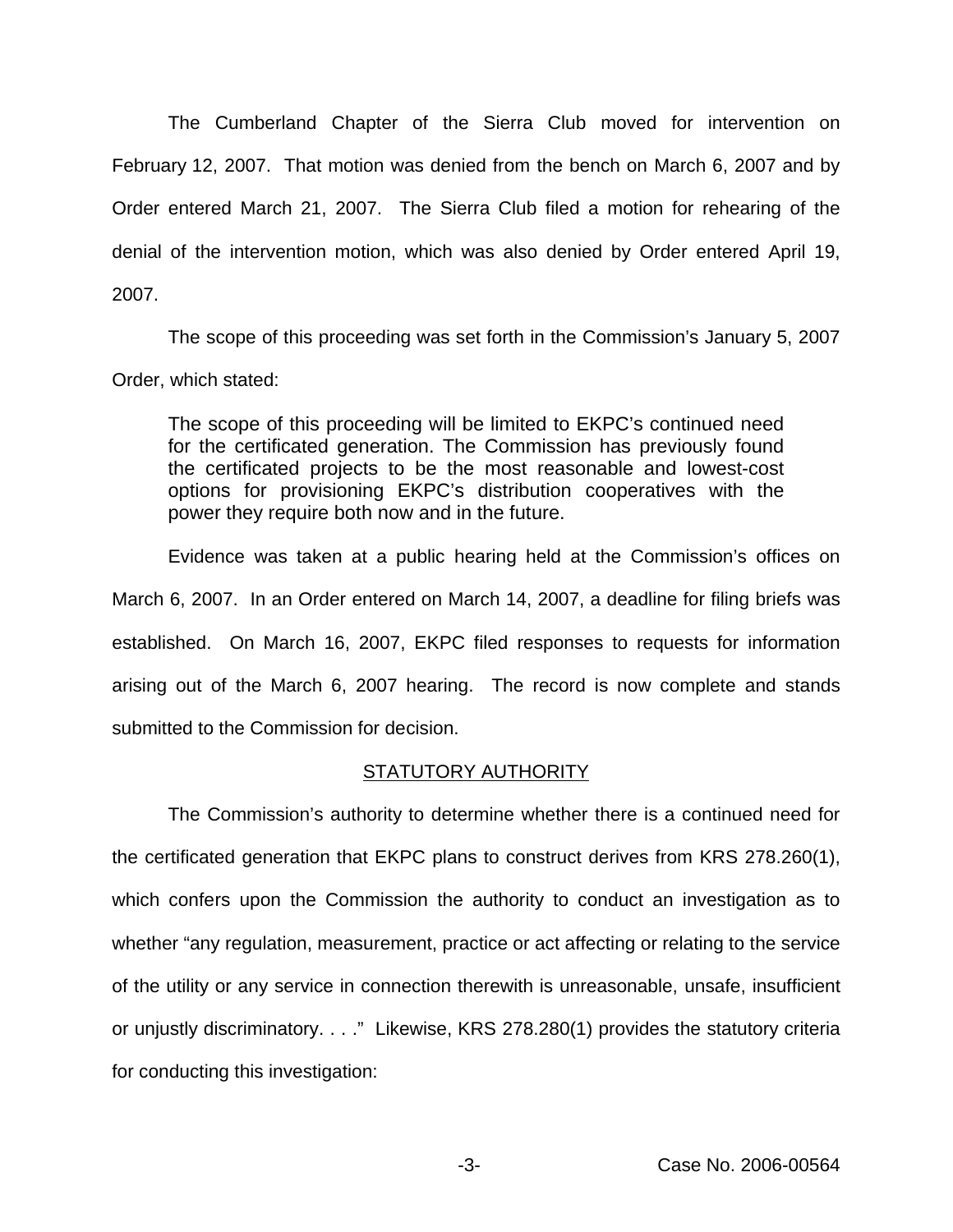Whenever the Commission. . .finds that the rules, regulations, practices, equipment, appliances, facilities or service of any utility subject to its jurisdiction, or the method of manufacture, distribution, transmission, storage or supply employed by such utility, are unjust, unreasonable, unsafe, improper, inadequate or insufficient, the commission shall determine the just, reasonable, safe, proper, adequate or sufficient rules, regulations, practices, equipment, appliances, facilities, service or methods to be observed, furnished, constructed, enforced or employed, and shall fix the same by its order, rule or regulation.

See also Kentucky Utilities Co. v. Public Service Commission, 252 S.W.2d 885, 890 (Ky. 1952).

# **DISCUSSION**

EKPC's currently certificated, but incomplete, generation assets include: (1) a 278 MW Circulating Fluidized Bed ("CFB") unit in Mason County designated as Spurlock No. 4;<sup>2</sup> (2) a 278 MW CFB unit in Clark County designated as Smith No. 1;<sup>3</sup> and (3) five 90 MW combustion turbine ("CTs") units in Clark County designated as CTs 8-12.<sup>4</sup> The present investigation was precipitated by the termination of a power supply agreement by Warren on or about December 8, 2006, and the resulting loss of Warren's anticipated load from the EKPC system. Despite losing the Warren load, EKPC

 $2$  Case No. 2004-00423, Application of East Kentucky Power Cooperative, Inc. for a Certificate of Public Convenience and Necessity, and a Site Compatibility Certificate, for the Construction of a 278 MW (Nominal) Circulating Fluidized Bed Coal Fired Unit in Mason County, Kentucky.

 $3$  Case No. 2005-00053, Application of East Kentucky Power Cooperative, Inc. for a Certificate of Public Convenience and Necessity, and a Site Compatibility Certificate, for the Construction of a 278 MW (Nominal) Circulating Fluidized Bed Coal Fired Unit and Five 90 MW (Nominal) Combustion Turbines in Clark County, Kentucky.

<sup>&</sup>lt;sup>4</sup> See id.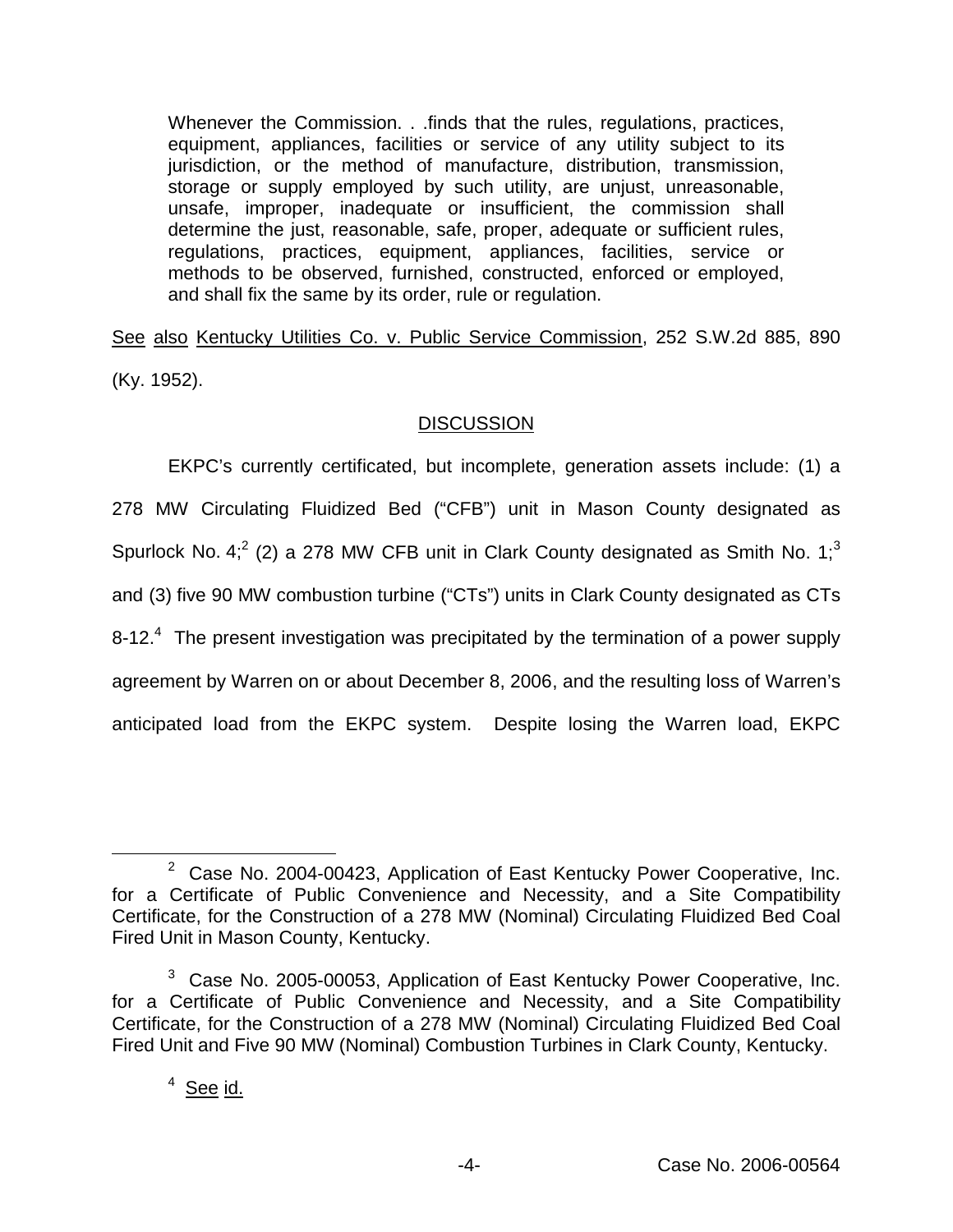estimates that it will need 774 MW of additional generating capacity by 2011 to meet its native load requirements and 12 percent reserve margins.<sup>5</sup>

# SPURLOCK NO. 4

The certificate for Spurlock No. 4 was issued by the Commission on September 19, 2005, in an Order providing that, "under the terms of the membership agreement, [EKPC] is obligated to provide electric service to [Warren] commencing April 1, 2008, upon the termination of [Warren]'s current supply contract with TVA."<sup>6</sup> Construction on Spurlock No. 4 began in June of 2006, and the unit is scheduled to come online in April of  $2009<sup>7</sup>$  As of the date of the hearing in this proceeding, the engineering on Spurlock No. 4 was 95 percent complete, and 24 of 25 contracts had been awarded.<sup>8</sup> As of November 30, 2006, over \$210 million had been expended on Spurlock No.  $4.9$  In light of Warren's decision to terminate the power supply agreement, EKPC asserts that Spurlock No. 4 is "a critical resource for meeting EKPC's member system load requirements and overcoming the current capacity deficit."<sup>10</sup> EKPC also asserts that, by completing Spurlock No. 4, it will avoid the need to purchase more

<sup>5</sup> See EKPC Brief, filed April 10 ("EKPC Brief") at 8 (citing EKPC Response to Supplemental Data Request, Response 2 and EKPC Response to Initial Data Request, Response 14(a).

 $6$  Case No. 2004-00423, Order dated Sept. 13, 2005 at 3.

<sup>&</sup>lt;sup>7</sup> See EKPC Response to Initial Data Request, Item No. 1(a); EKPC Brief at 7.

<sup>&</sup>lt;sup>8</sup> See id.

<sup>&</sup>lt;sup>9</sup> See id.

<sup>&</sup>lt;sup>10</sup> EKPC Response to Supplemental Data Request, Item No. 2.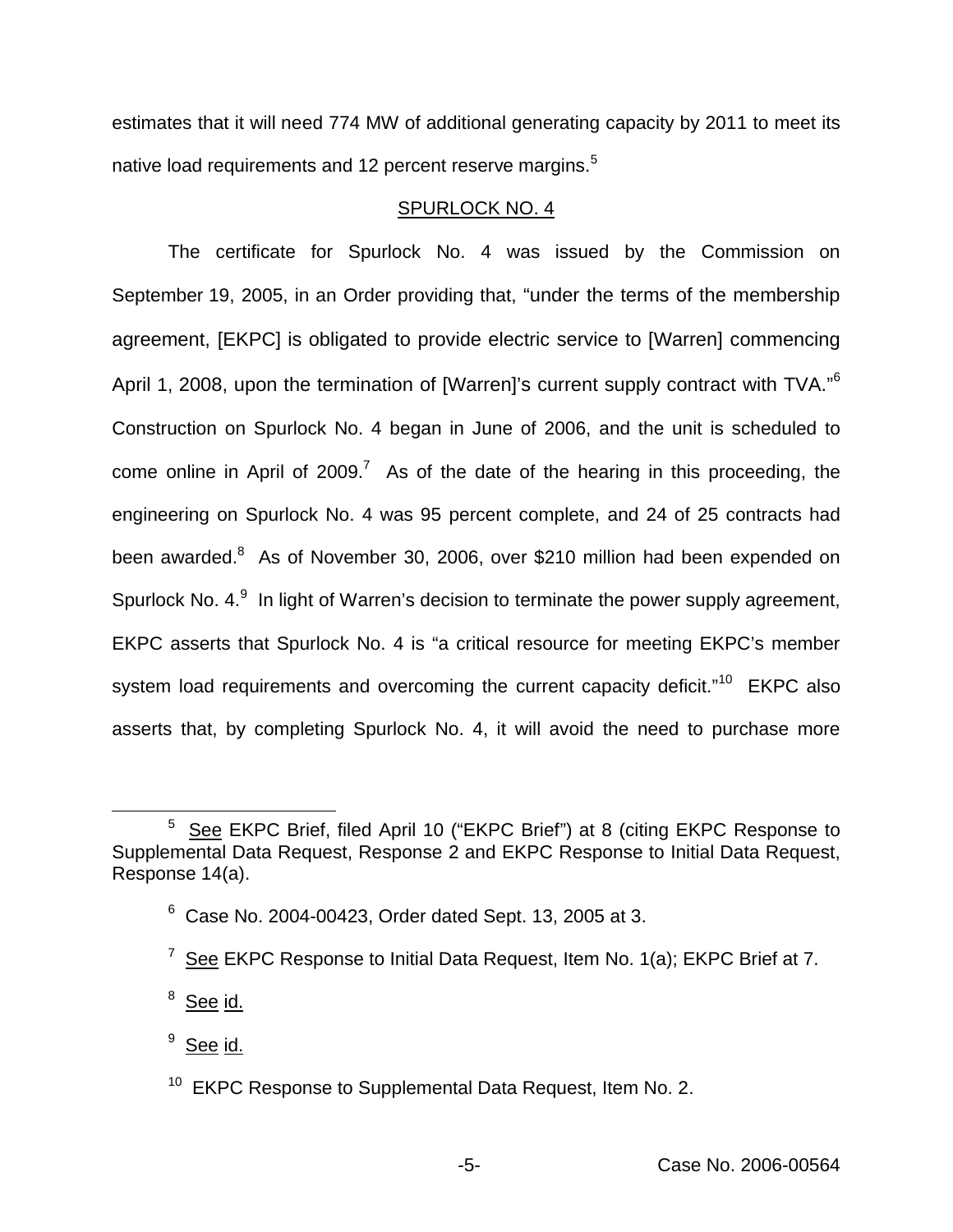costly power from the market without building generation resulting in excess generation capacity.<sup>11</sup>

The Commission accepts EKPC's justifications for the continued need of the Spurlock No. 4 unit despite the termination of the power supply agreement by Warren. Although Spurlock No. 4 will not serve the load of a new cooperative when it comes online, there is sufficient evidence within the record to demonstrate that the addition of this generation unit to EKPC's fleet will serve EKPC's native load, ease demand for more expensive purchased power, and improve the overall system reliability.<sup>12</sup> Accordingly, EKPC should be permitted to continue with the construction of the Spurlock No. 4 unit as originally certificated.

# SMITH NO. 1

The certificate for the Smith No. 1 unit was awarded on August 29, 2006, upon the finding that the unit would "provide base load capacity needed to meet the growing demand of EKPC's 16-member cooperatives."<sup>13</sup> EKPC asserts that growing demand in its native base load continues to be the principal purpose behind Smith No. 1.<sup>14</sup> It also asserts that completion of the Smith No. 1 unit will forestall a need to

<sup>&</sup>lt;sup>11</sup> See James Lamb Testimony at 2.

 $12$  The Commission takes note that a forced outage of the Spurlock No. 1 unit in July 2004 required EKPC to purchase significant amounts of replacement power. This event and EKPC's delay in bringing the Gilbert unit, also in Mason County, into base rates have contributed heavily to the significant decline in EKPC's overall financial condition.

<sup>13</sup> Case No. 2005-00053, Order dated August 29, 2006 at 2.

<sup>&</sup>lt;sup>14</sup> See EKPC Response to Supplemental Data Request, Item No. 3.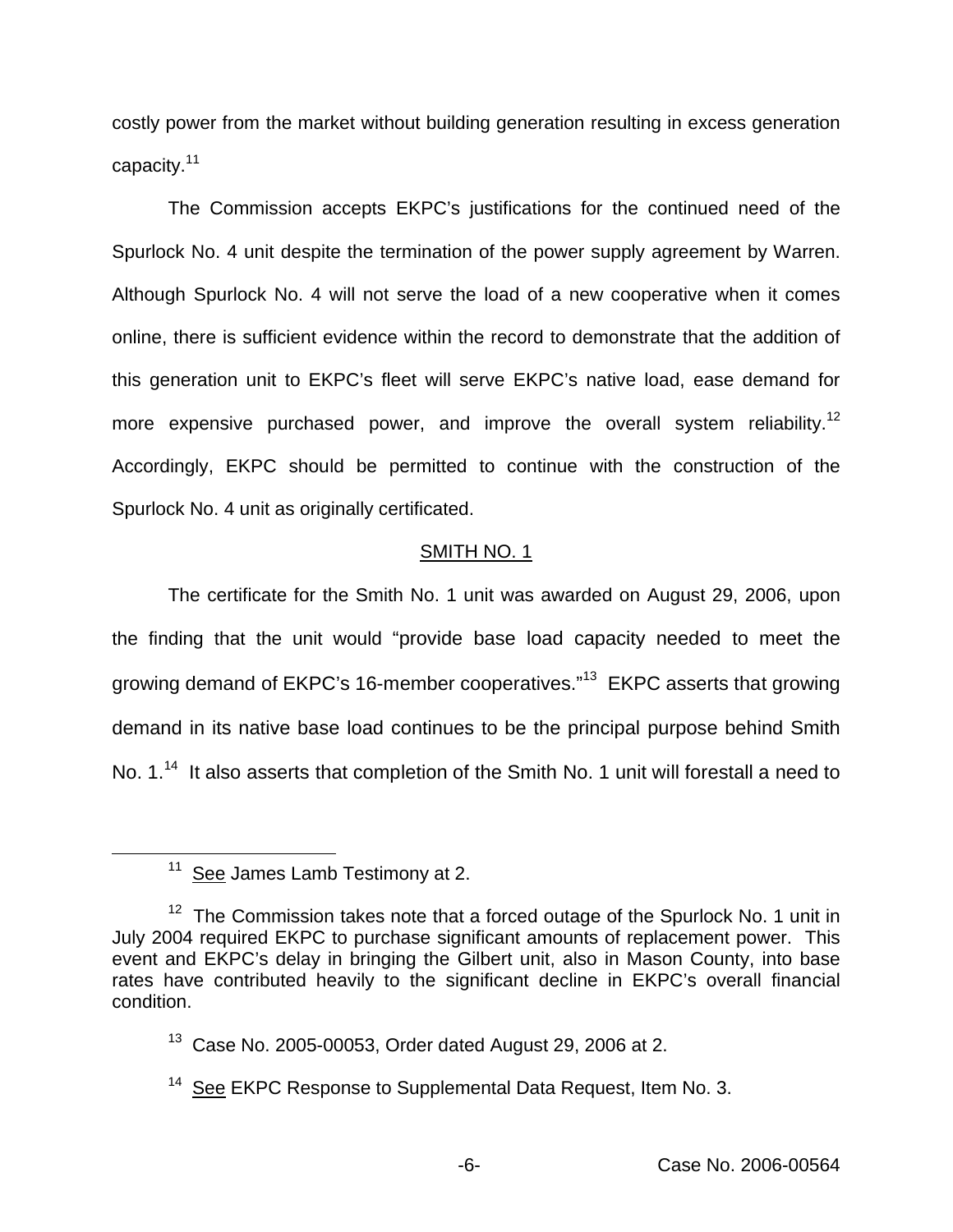add capacity from an additional 278 MW CFB base load unit until the winter of 2017.<sup>15</sup>

EKPC has not yet obtained either an air permit or a supplemental environmental impact statement necessary to satisfy the Rural Utilities Service's ("RUS") environmental analysis requirements for Smith No.  $1.^{16}$  Despite this, construction is scheduled to begin on Smith No. 1 in September of 2007.<sup>17</sup> At this point, engineering on Smith No. 1 is 30 percent complete.<sup>18</sup> Nine of 27 contracts totaling approximately \$318 million have been awarded.<sup>19</sup> Of this, EKPC has actually spent approximately \$37.1 million and has additional commitments of approximately \$11.5 million.<sup>20</sup> EKPC estimates that the cost of canceling Smith No. 1 would be approximately \$50 million.<sup>21</sup> Delaying construction on Smith No. 1 would likely result in increased material and labor costs and increased purchased power expenditures.<sup>22</sup>

 $17$  See id.

 $18$  See id.

<sup>19</sup> See id.

<sup>20</sup> See EKPC Response to Third Data Request, Item No. 3.

 $21$  See id.

 $22$  See EKPC Response to Supplemental Data Request, Item No. 5. EKPC estimates that material prices could escalate by up to 30 percent over a 5-year period and labor costs are expected to rise at an annual rate of approximately 3 percent. However, the difference in net present value of delaying Smith No. 1 for completion until 2018 is only estimated to be \$62 million. See EKPC Response to Third Data Request, Item No. 5.

<sup>&</sup>lt;sup>15</sup> See EKPC Response to Initial Data Request, Item No. 8.

<sup>&</sup>lt;sup>16</sup> See EKPC Response to Initial Data Request, Item No. 1(b).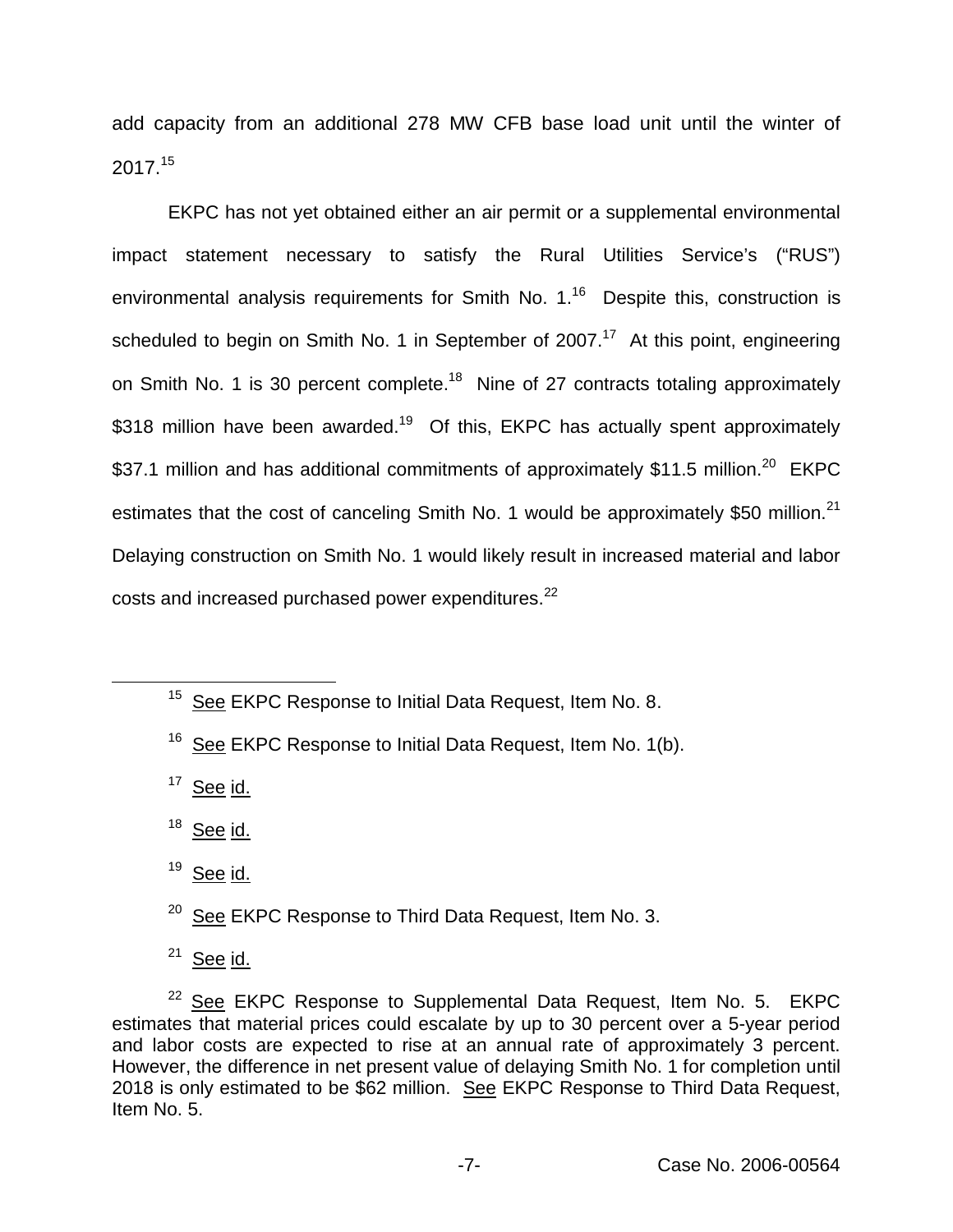EKPC originally forecasted an online date for Smith No. 1 in August of 2010,<sup>23</sup> but this date has now slipped to June of  $2011<sup>24</sup>$  The delay of in-service dates lessens the likelihood that EKPC will overbuild its generation fleet with excess capacity. Although EKPC steadfastly denies that construction of Smith No. 1 on the present time frame will result in the build-out of excess generation, $25$  it points out that Smith No. 1 will produce power at a rate below current spot prices.<sup>26</sup> The less costly power generated from Smith No. 1 will be sold to EKPC's members. Only more costly power – if available – would be used for off-system sales. $^{27}$  EKPC also contends that without Smith No. 1 coming on-line as currently scheduled, EKPC will face greater exposure to reliability risks to the system due to the decreasing availability of firm transmission service and potential delivery disruptions resulting from [independent system operator] actions.<sup>28</sup> Because it does not anticipate having any excess generation capacity, EKPC has not entered into any off-system power supply agreements, nor does it foresee the

- $24$  See James Lamb Testimony, Answer 10, n 1; EKPC Brief at 9.
- <sup>25</sup> See EKPC Response to Third Data Request, Item No. 8.
- $26$  See EKPC Response to Third Data Request, Item No. 7(c).
- $27$  See id.
- $^{28}$  See James Lamb testimony at 13.

 $23$  See EKPC Response to Initial Data Request, Item No. 1(b).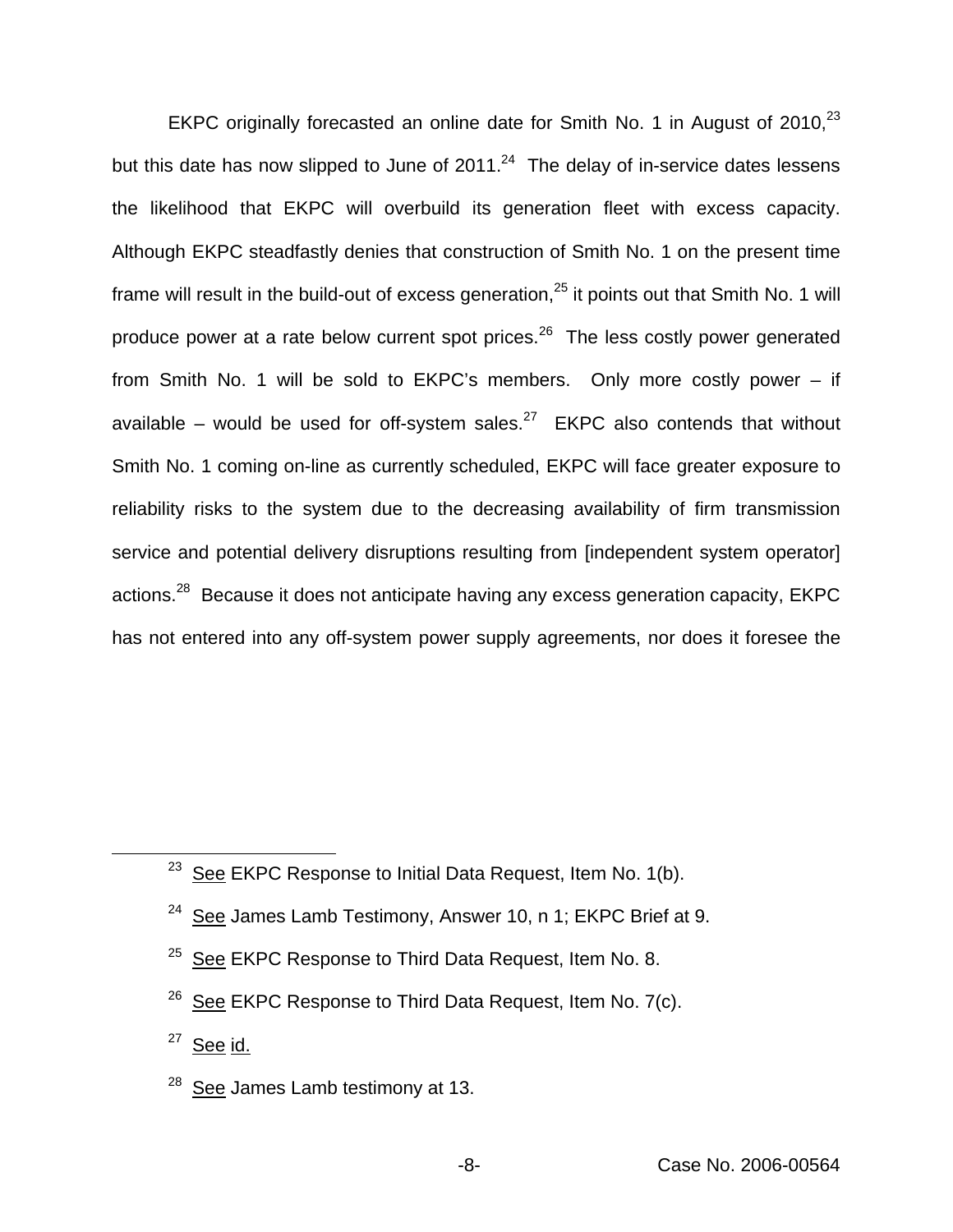need to market excess power.<sup>29</sup> EKPC does, however, utilize the services of an affiliate, ACES Power Marketing, to facilitate off-system purchases and sales.<sup>30</sup>

Again, there is sufficient evidence within the record to demonstrate that the addition of this generation unit to EKPC's fleet, as with the Spurlock No. 4 unit, is needed to serve EKPC's growing native load, ease demand for more expensive purchased power, and improve the overall system reliability. Smith No. 1 is unique, however, in that physical construction has not yet begun and the unit still largely exists only on paper. Thus, the Commission would not authorize the construction to go forward unless it is satisfied that doing so is also consistent with the public interest.

With regard to the Smith No. 1 unit, there are two alternatives to consider. The Commission might order EKPC to purposefully delay the construction of Smith No. 1 to guarantee that its native load requirements are sufficient to support the addition of the generating unit. This course of action, however, would result in the levying of significant contractual penalties on EKPC and increase its exposure to escalating costs for labor and materials in the future. On the other hand, the Commission might allow EKPC to proceed with construction of the Smith No. 1 unit and run the risk that EKPC's native load growth might not grow as quickly as forecasted – potentially resulting in EKPC having excess generation capacity. While neither situation is ideal, the latter position is clearly preferred under the specific facts of this case. In the long run, EKPC's ratepayers and the public interest at large will be best served by allowing EKPC to

 $29$  See EKPC Response to Third Data Request, Item No. 8.

 $30$  See EKPC Response to Initial Data Request, Item No. 4; James Lamb Testimony, Answer 18.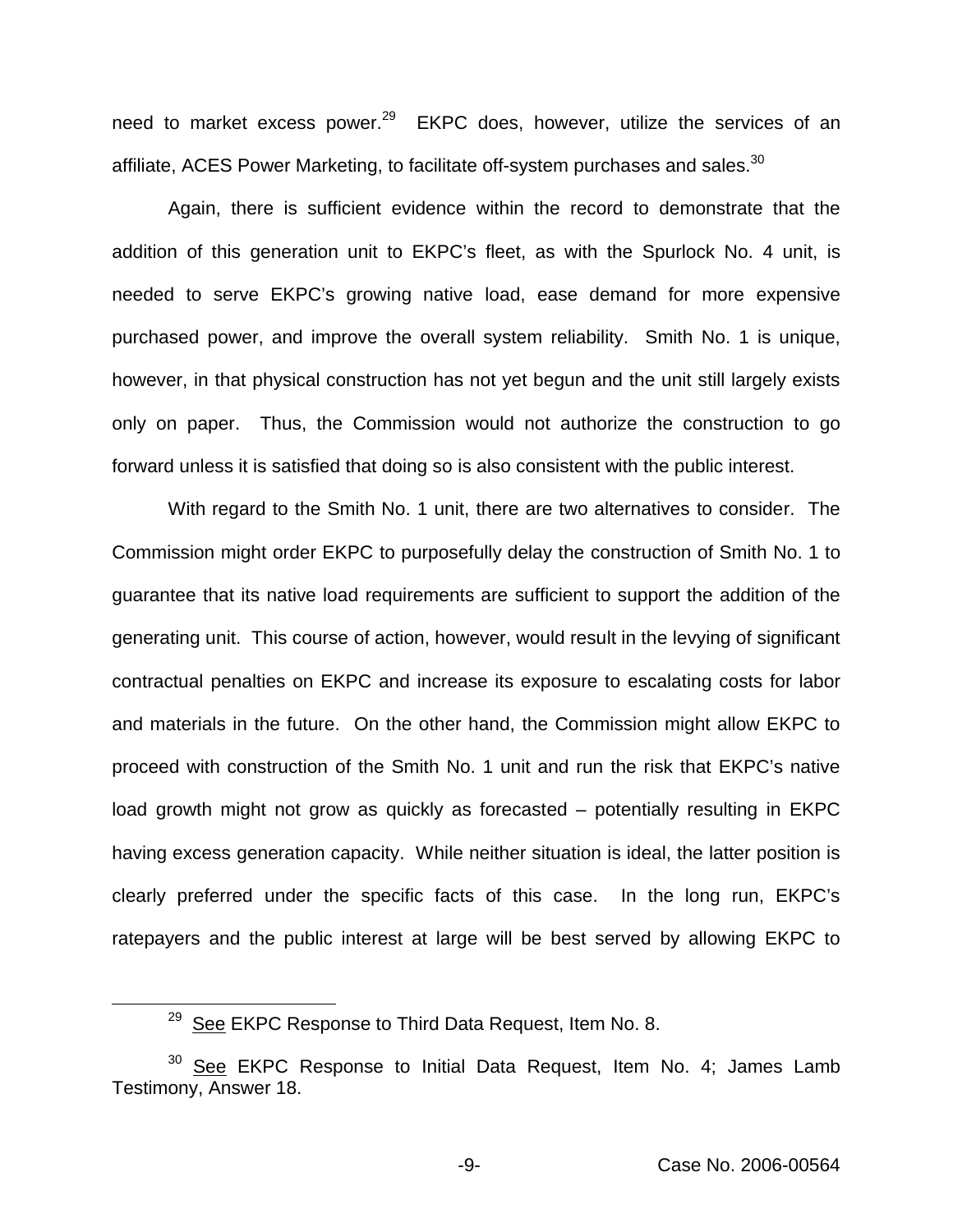complete the construction of Smith No. 1 and avoid unnecessary penalties and cost escalations associated with a lengthy delay. Any risk of reaching a situation where EKPC has excess generation capacity should be mitigated by EKPC's careful development and implementation of a mechanism for making off-system sales. Accordingly, EKPC will be permitted to continue with the construction of the Smith No. 1 unit as originally certificated but should develop and implement an appropriate plan for facilitating off-system sales if the opportunity arises.

### CTS 8-12

The certificates for CTs 8-12 were awarded on August 29, 2006, upon the finding that the units "will provide peaking capacity and will partially replace a purchase power contract, which expired in 2005, for peaking capacity of 150 MW in the winter and 75 MW in the summer. Two of the proposed CTs will provide the future peaking requirements, including reserves, for EKPC's newest distribution cooperative member, [Warren]."<sup>31</sup> With the subsequent cancellation of the Warren power supply agreement, the rationale for the remaining two CTs has changed to simply serving native base and peak loads and to meeting reserve targets.<sup>32</sup>

The five certificated CTs are for General Electric ("GE") model LMS 100 simple cycle combined gas turbine generators. $33$  The original contract was signed in March of 2005 and required a "full notice to proceed" statement from EKPC no later than

<sup>31</sup> Case No. 2005-00053, Order dated August 29, 2006 at 2.

<sup>&</sup>lt;sup>32</sup> EKPC Response to Supplemental Data Request, Item No. 4.

 $33$  See EKPC Response to Initial Data Request, Item No. 1(c).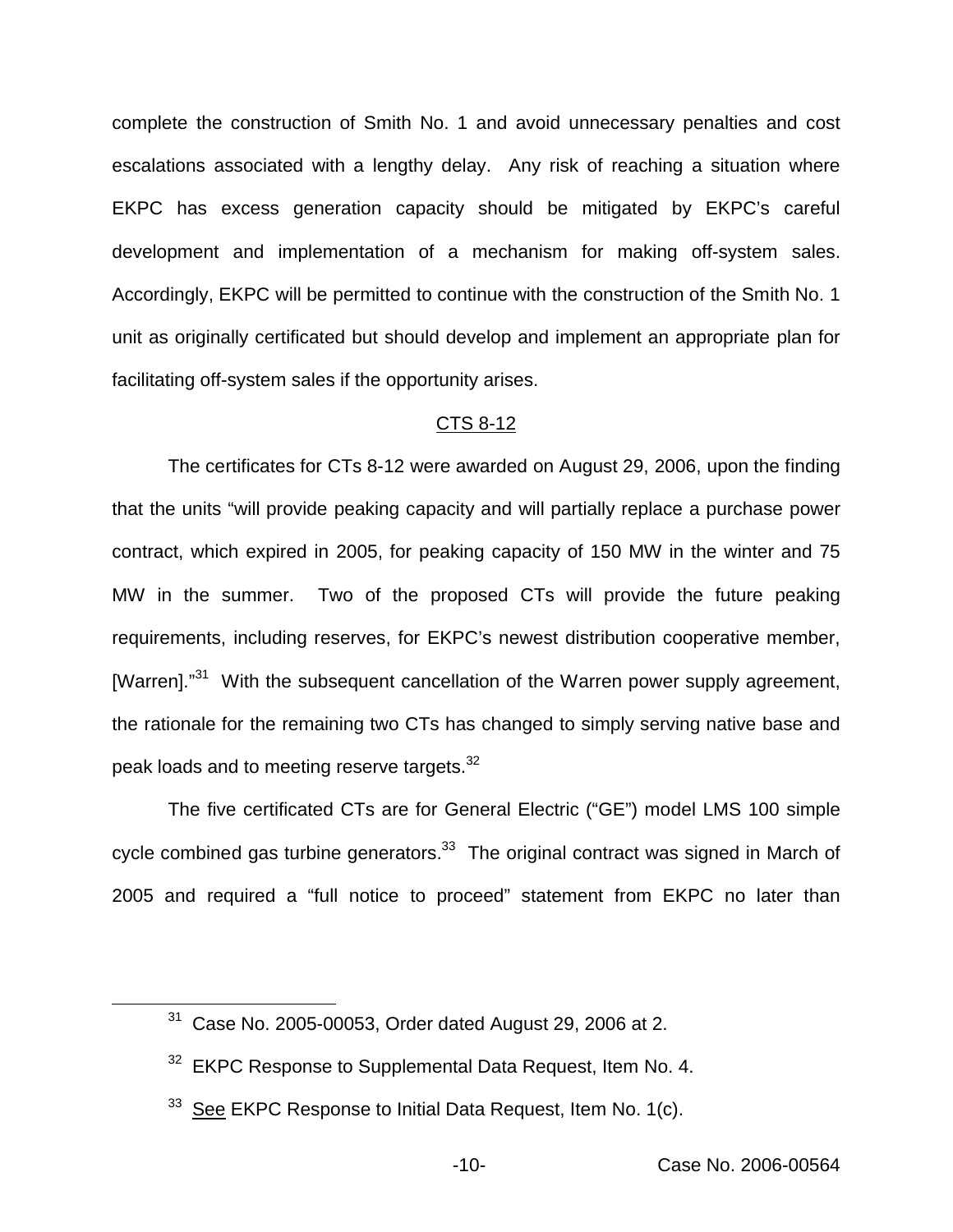September 1, 2005.<sup>34</sup> When EKPC failed to timely secure NEPA compliance from RUS for the Smith site, it was forced to alternatively seek a certificate of site compatibility from the Commission under KRS 278.216. This was granted on August 29. 2006.<sup>35</sup> Following Warren's termination of the power supply agreement in December 2006, EKPC declined to purchase three of the CTs and began to renegotiate a contract with GE for only two of the CTs.<sup>36</sup> The total cost of CTs 8-9 grew from an original price of approximately \$94 million to a total price of approximately \$140 million.<sup>37</sup> This price escalation has most recently resulted in EKPC considering whether to purchase GE model 7EA CTs,<sup>38</sup> priced at approximately \$33 million per unit, rather than the more efficient and more expensive LMS 100s.<sup>39</sup> Under the new arrangement, EKPC would likely be required to tender \$30 million to GE on or before September 1, 2007.<sup>40</sup> It would also need to seek a revision to its air permit.<sup>41</sup> EKPC anticipates that CTs 8-9 will enter service during the second quarter of 2009 – well ahead of the 2010-2011 winter

 $34$  See id.

 $35$  See Case No. 2005-00053, Order dated August 29, 2006.

- $36$  See EKPC Response to Initial Data Request, Item No. 1(c).
- $37$  See EKPC Response to Third Data Request, Item No. 1(c).

<sup>38</sup> EKPC's CTs 1-7 at the Smith Station are also GE model 7EA CTs, giving EKPC a better understanding of their economic and operational characteristics.

 $39$  See EKPC Response to Third Data Request, Item No. 1(c).

<sup>40</sup> See id.

 $41$  See id.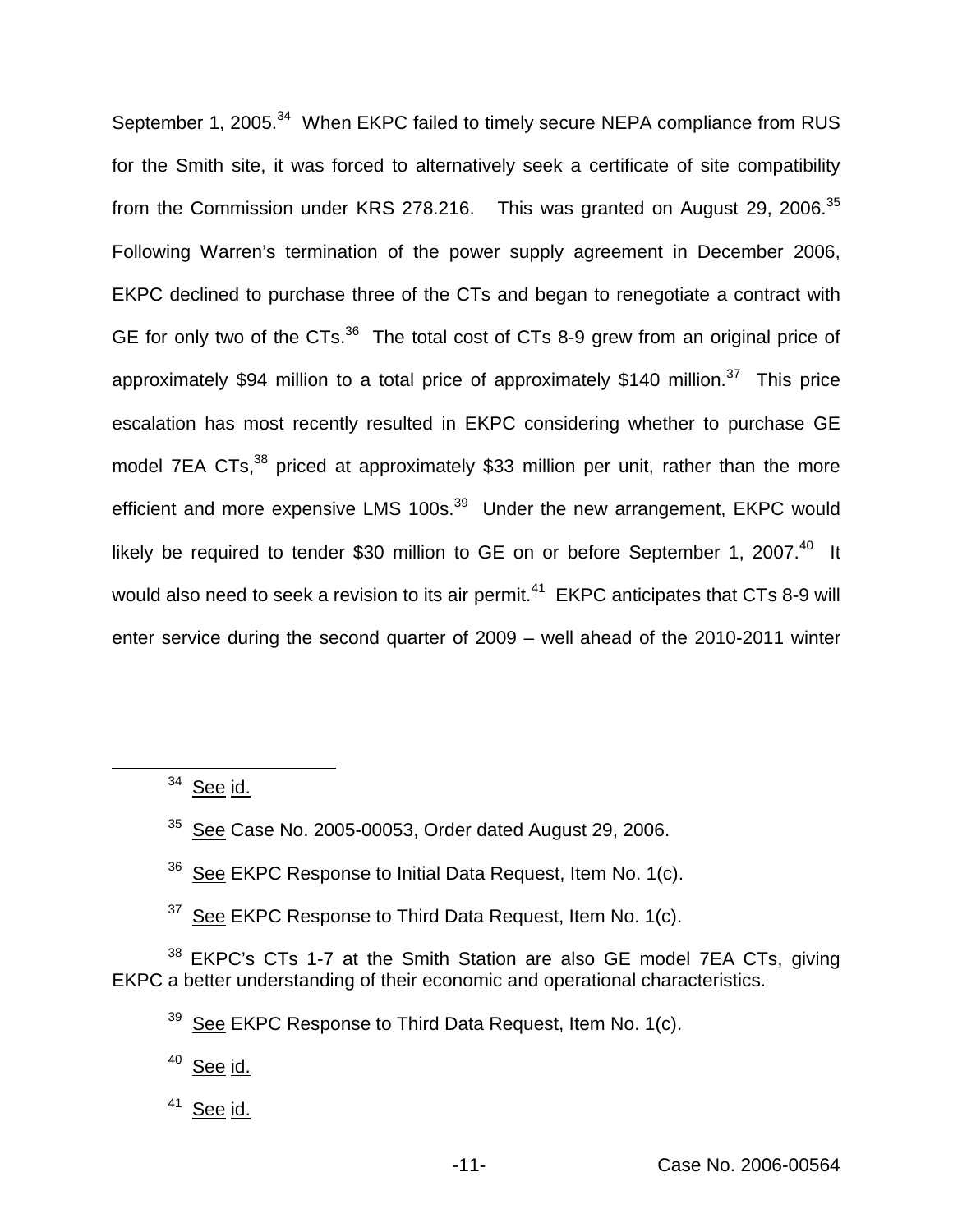peak.<sup>42</sup> Through December 31, 2006, EKPC has expended approximately \$4.6 million for engineering work on the two CTs.<sup>43</sup>

The Commission is confronted with essentially the same question with regard to CTs 8-9 as with the Smith No. 1 unit. While there is a chance that EKPC's native load growth will not grow as expected, thereby obviating the need for peaking generation, the totality of circumstances falls in favor of allowing the construction to proceed. While it could be more cost-effective to purchase peaking power, it is more likely in this particular case that delaying CTs 8-9 will result in substantial contractual penalties and inhibit EKPC from more efficiently and economically dispatching its generation units. Furthermore, it is not possible to accurately determine whether interim purchases of peaking power will offer any long-term savings to EKPC, given the many variables (i.e., weather, fuel prices) associated with entering into the spot market for power. On the basis of the information presented in the record, the Commission will accept EKPC's rationale for keeping the certificates for CT No. 8 and CT No. 9 and will allow the construction to proceed as certificated. Should EKPC decide to switch the model of the peaking units to be constructed (e.g., from LMS 100s to 7EAs), it is reminded that such action would require Commission approval.

EKPC also appears to have settled on the disposition of CTs 10-12. It now agrees that the certificates for CTs 10-12 should be rescinded.<sup>44</sup> EKPC states that it will likely seek a new Certificate of Public Convenience and Necessity for CTs 10-12

<sup>&</sup>lt;sup>42</sup> See id.; EKPC Brief at 11.

<sup>&</sup>lt;sup>43</sup> See EKPC Response to Initial Data Request, Item No. 1(c).

<sup>&</sup>lt;sup>44</sup> See James Lamb testimony, Answer 17.